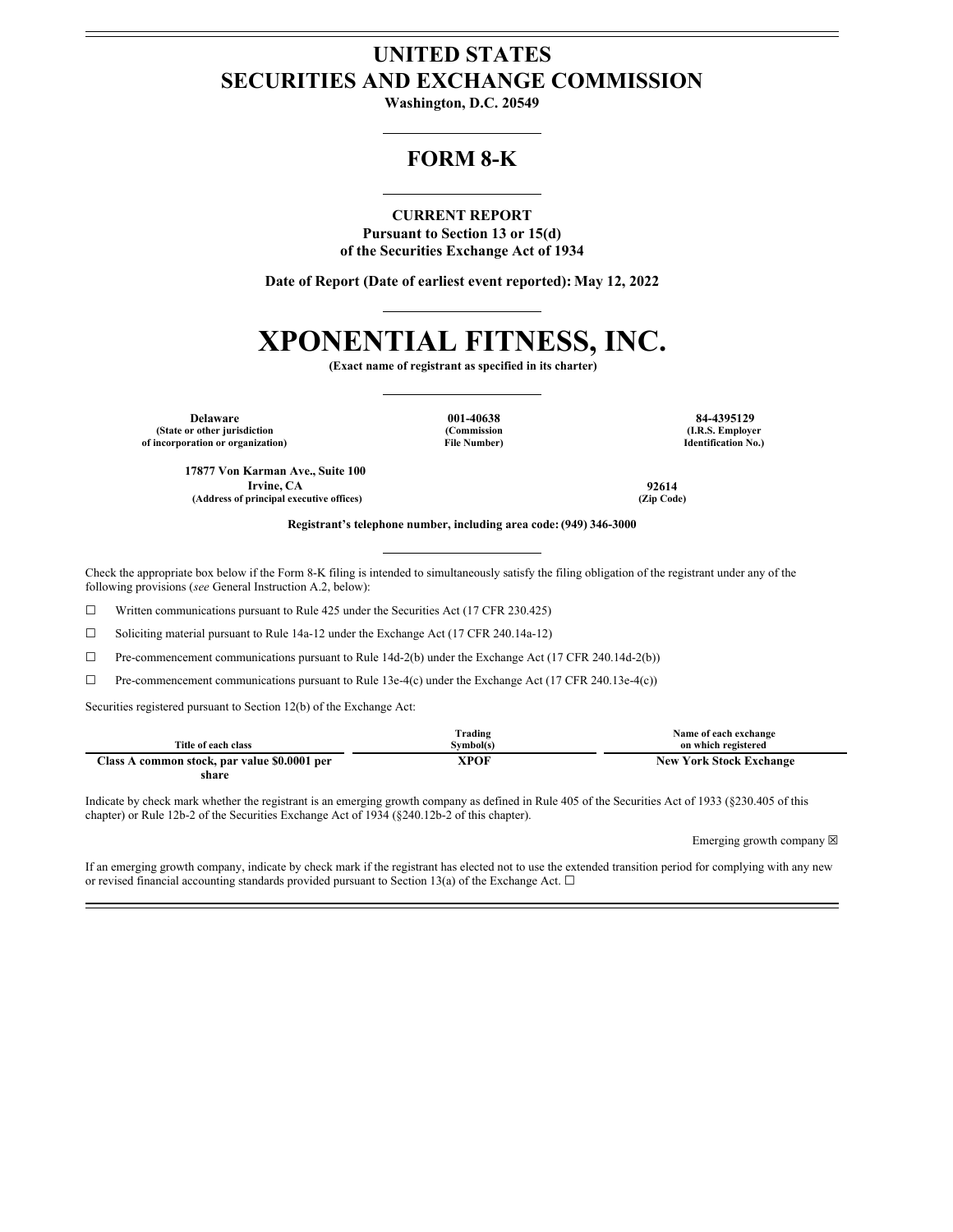## **Item 2.02. Results of Operations and Financial Condition**

On May 12, 2022, Xponential Fitness, Inc. issued a press release announcing its financial results for the quarter ended March 31, 2022. A copy of the press release is furnished as Exhibit 99.1 to this report.

The information in this Item 2.02 (including Exhibit 99.1) shall not be deemed "filed" for purposes of Section 18 of the Securities Exchange Act of 1934, as amended (the "Exchange Act"), or otherwise subject to the liabilities of that section, nor shall it be deemed incorporated by reference into any filing under the Securities Act of 1933, as amended, or the Exchange Act, except as expressly set forth by specific reference in such a filing.

# **Item 9.01. Financial Statements and Exhibits**

(d) Exhibits

| Exhibit No. | Description                      |
|-------------|----------------------------------|
| 99.1        | Press release dated May 12, 2022 |

104 Cover Page Interactive Data File (the cover page XBRL tags are embedded within the inline XBRL document)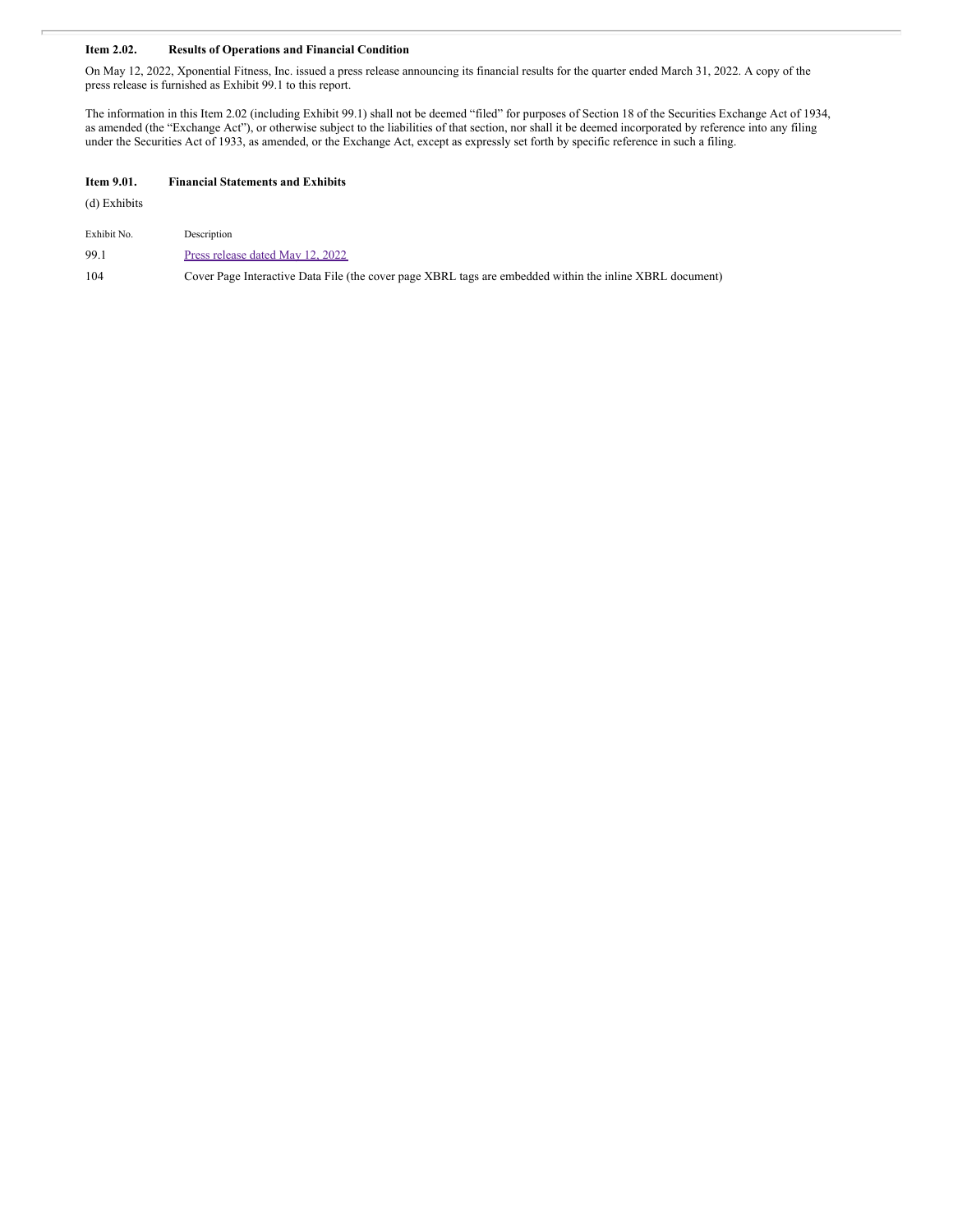## **SIGNATURE**

Pursuant to the requirements of the Securities Exchange Act of 1934, the registrant has duly caused this report to be signed on its behalf by the undersigned hereunto duly authorized.

## XPONENTIAL FITNESS, INC.

Date: May 12, 2022

/s/ Anthony Geisler

Name: Anthony Geisler Title: Chief Executive Officer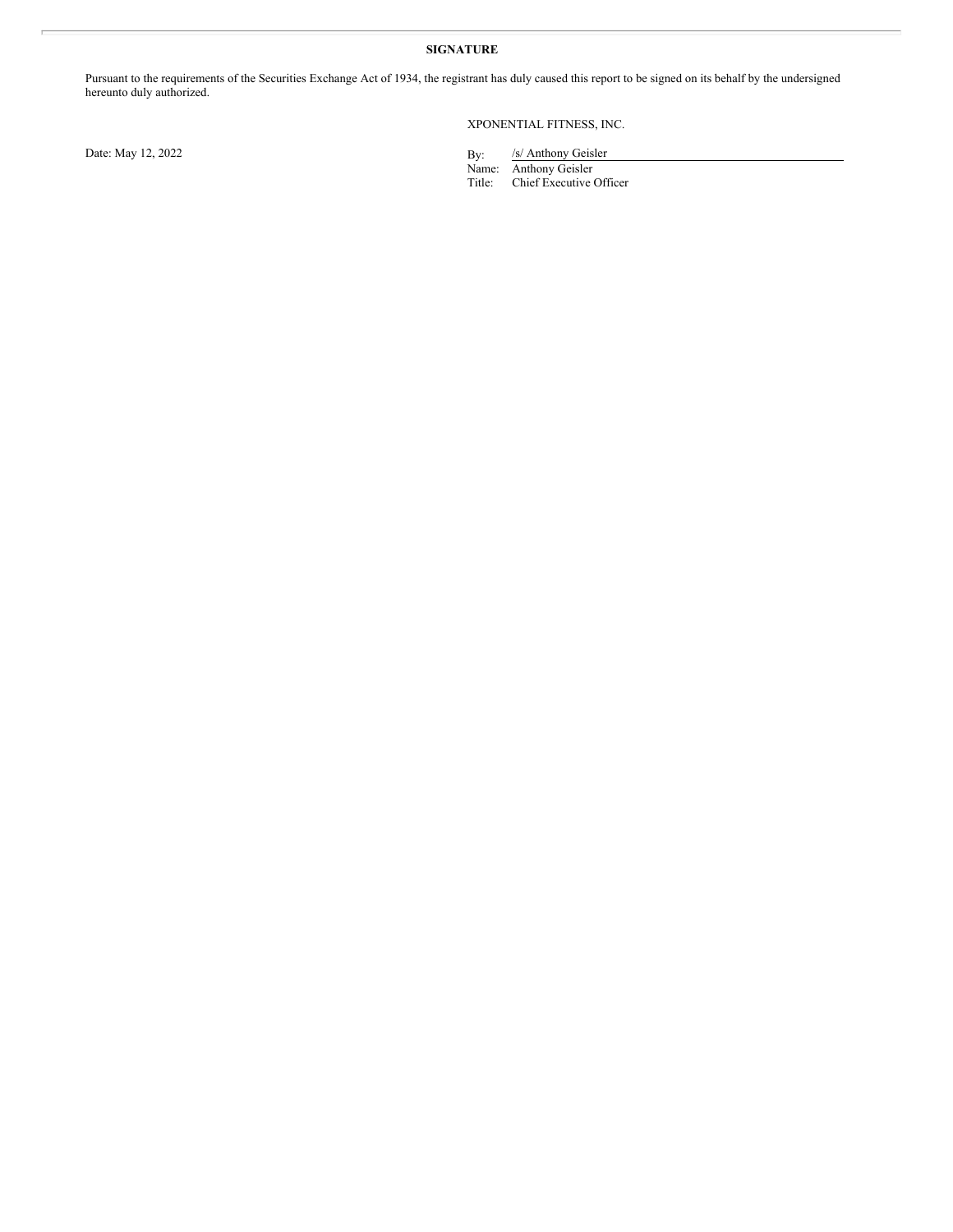

#### **Xponential Fitness, Inc. Announces First Quarter 2022 Financial Results**

- *Grew Q1 2022 revenue 73% and North America system-wide sales 70%, compared to Q1 2021*
- *Sold 260 franchise licenses and opened 99 new studios in Q1 2022*
- *Sold 4,684 total franchise licenses and operates 2,229 total studios as of Q1 2022*
- Reaffirms full year 2022 outlook of 81% growth in new studio openings, 41% growth in North America system-wide sales, 33% growth *in revenue and 153% growth in Adjusted EBITDA at the midpoint of guidance ranges*

IRVINE, Calif., May 12, 2022 – Xponential Fitness, Inc. (NYSE: XPOF) ("Xponential" or the "Company"), the largest global franchisor of boutique fitness brands, today reported financial results for the first quarter ended March 31, 2022. All financial figures included in this release refer to global numbers, unless otherwise noted. Definitions for the non-GAAP measures and a reconciliation to the corresponding GAAP measurements are included in the tables that accompany this release.

#### **Financial Highlights: Q1 2022 Compared to Q1 2021**

- Grew revenue 73% to \$50.4 million.
- Increased North America system-wide sales<sup>1</sup> by 70% to \$224.5 million.
- Reported North America same store sales<sup>2</sup> growth of 47%, compared to a decline of 24%.
- Reported North America quarterly run-rate average unit volume (AUV)3 of \$450,000, compared to \$303,000.
- Posted net loss of \$15.2 million, or a loss of \$1.51 per share, on a share count of 22.7 million shares of Class A Common Stock, compared to a net loss of \$4.8 million.4
- Posted Adjusted Net Loss of \$5.3 million, or \$0.19 per share, compared to an Adjusted Net Loss of \$4.6 million.4
- Reported Adjusted EBITDA5 of \$14.5 million, compared to \$3.6 million.

"On the heels of a very strong fourth quarter, Xponential Fitness entered 2022 with great momentum. In the first quarter, we opened 99 new studios, bringing our total studio count to 2,229 studios worldwide. In addition, our North America actively paying members and visitation rates each grew 17% in the first quarter of 2022 versus the fourth quarter of 2021," said Anthony Geisler, CEO of Xponential Fitness, Inc. "Importantly, performance during the first quarter continued to strengthen month over month. We reached a significant milestone in March when our monthly run-rate North America AUVs equaled \$477,000, rebounding to peak pre-COVID-19 quarterly run-rate AUVs. Thus far in the second quarter, this growth has continued, and even as the U.S economy experiences unprecedented inflation and macroeconomic pressures, our member counts, both overall and at the individual studio level, are increasing."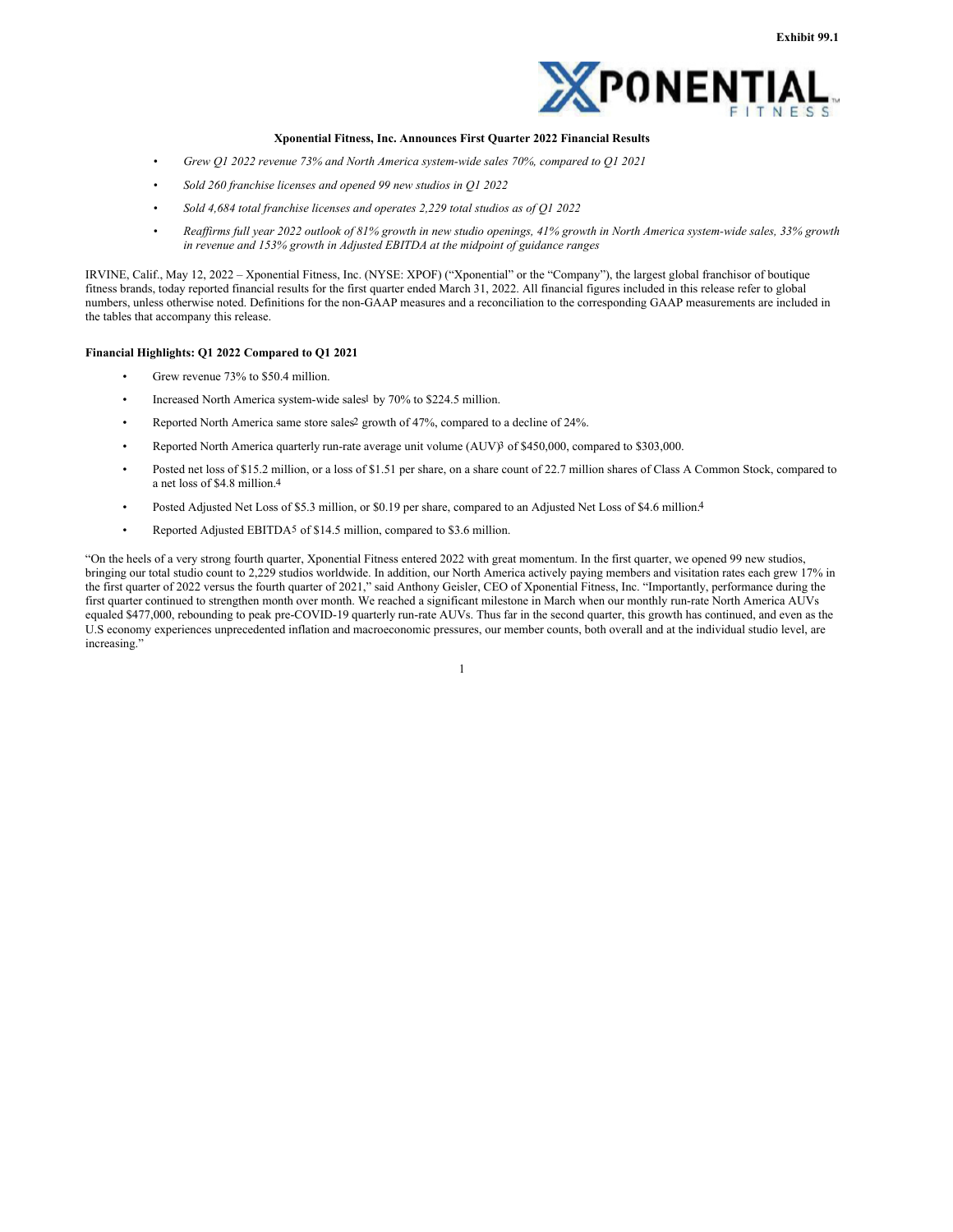

Mr. Geisler continued, "Our differentiated portfolio of complementary brands and modalities, together with the many benefits we experience from our scale and shared services platform, contributed to our financial and operational performance in the quarter. Adjusted EBITDA margins of 29% in the first quarter of 2022 nearly doubled on a sequential basis. With a solid start to the new year, we continue to solidify our position as the largest and most differentiated global franchisor in the boutique fitness industry. We remain on track to meet our guidance for 2022, including expectations for Adjusted EBITDA margins to be in the low 30% range, strengthened by the growth and maturation of our business."

For the first quarter 2022, total revenue increased \$21.3 million, or 73%, to \$50.4 million, up from \$29.1 million in the prior-year period. This increase included a corresponding North America same store sales increase of 47%.

Net loss totaled \$15.2 million, or a loss of \$1.51 per share, compared to a loss of \$4.8 million in the prior-year period. The increase was the result of \$14.0 million of higher overall profitability, offset by a \$9.4 million increase in non-cash contingent consideration primarily related to the Rumble acquisition, and a \$15.0 million increase in non-cash equity-based compensation expense. Please see the table at the back of the release for a calculation of the basic and diluted loss per share for the quarter ended March 31, 2022.

Consistent with previous periods, the Rumble acquisition non-cash contingent consideration earn-out liability is being marked-to-market based on Xponential's share price. With the trading price of our shares increasing nearly 15% between December 2021 and March 2022, a corresponding increased earn-out liability was recorded. As part of this adjustment, Xponential's total share count does not increase until the shares vest, which occurs at a weighted average share price of \$61.90.

Adjusted Net Loss for the first quarter 2022, which excludes the \$9.5 millionnon-cash contingent consideration related primarily to the Rumble acquisition and \$0.3 million related to the remeasurement of the Company's tax receivable agreement, was \$5.3 million, or (\$0.19) per share, which is based on 22.7 million shares of Class A common stock.

Adjusted EBITDA, which is defined as net income before interest, taxes, depreciation and amortization, adjusted for equity-based compensation, acquisition & transaction expenses, management fees, litigation expenses, employee retention credit, secondary public offering expenses and tax receivable agreement remeasurement, increased to \$14.5 million, up from \$3.6 million in the prior-year period.

#### **Liquidity and Capital Resources**

As of March 31, 2022, the Company had approximately \$15.8 million of cash and cash equivalents and \$130.3 million in total long-term debt. Net cash provided by operating activities was \$2.9 million for the quarter ended March 31, 2022.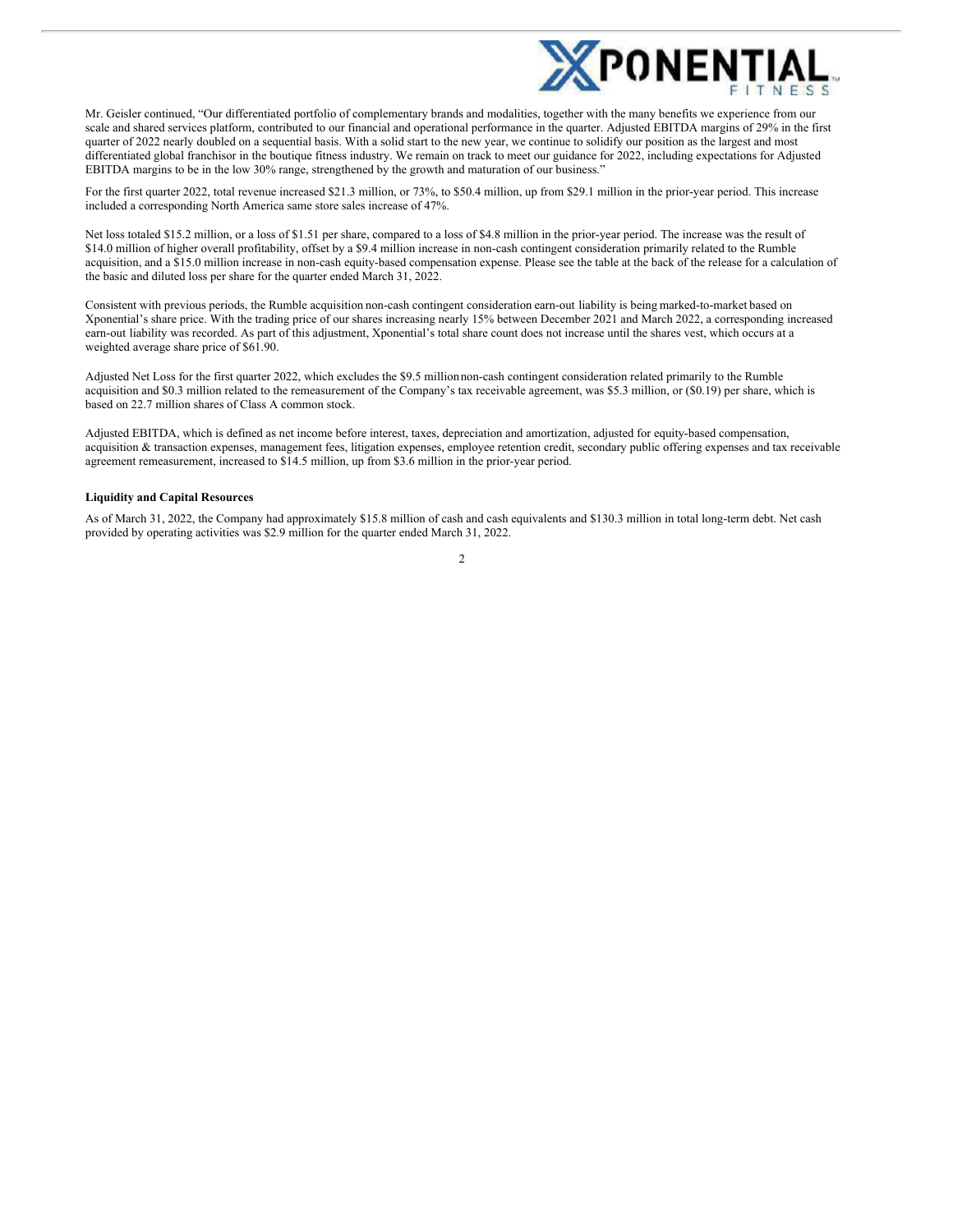

#### **2022 Outlook**

The Company is reiterating its full-year 2022 outlook is as follows:

- New studio openings in the range of 500 to 520, or an increase of 81% at the midpoint as compared to full year 2021;
- North America system-wide sales in the range of \$995.0 million to \$1.005 billion, or an increase of 41% at the midpoint as compared to full year 2021;
- Revenue in the range of \$201.0 million to \$211.0 million, or an increase of 33% at the midpoint as compared to full year 2021; and
- Adjusted EBITDA in the range of \$67.0 million to \$71.0 million, or an increase of 153% at the midpoint as compared to full year 2021.

Additional key assumptions for full year 2022 include:

- Tax rate in mid-to-high single digits;
- Share count of approximately 25.1 million shares of Class A Common Stock for the GAAP EPS and Adjusted EPS calculations. A full explanation of the Company's share count calculation and associated EPS and Adjusted EPS calculations can be found in the tables at the back of this release; and
- \$3.25 million in quarterly cash dividends paid related to the \$200 million Convertible Preferred Stock issued in connection with the IPO.

#### **First Quarter 2022 Conference Call**

The Company will host a conference call today at 1:30 p.m. Pacific Time / 4:30 p.m. Eastern Time to discuss its first quarter 2022 financial results. Participants may join the conference call by dialing 1-877-407-9716 (United States) or 1-201-493-6779 (International).

A live webcast of the conference call will also be available on the Company's Investor Relations site athttps://investor.xponential.com/. For those unable to participate in the conference call, a telephonic replay of the call will be available shortly after the completion of the call, until 11:59 p.m. ET on Thursday, May 26, 2022, by dialing 1-844-512-2921 (United States) or 1-412-317-6671 (International) and entering the replay pin number: 13727991.

#### **About Xponential Fitness, Inc.**

Xponential Fitness, Inc. (NYSE: XPOF) is the largest global franchisor of boutique fitness brands. Through its mission to make boutique fitness accessible to everyone, the Company operates a diversified platform of ten brands spanning across verticals including Pilates, indoor cycling, barre, stretching, rowing, dancing, boxing, running, functional training and yoga. In partnership with its franchisees, Xponential Fitness offers energetic, accessible, and personalized workout experiences led by highly qualified instructors in studio locations across 48 U.S. states and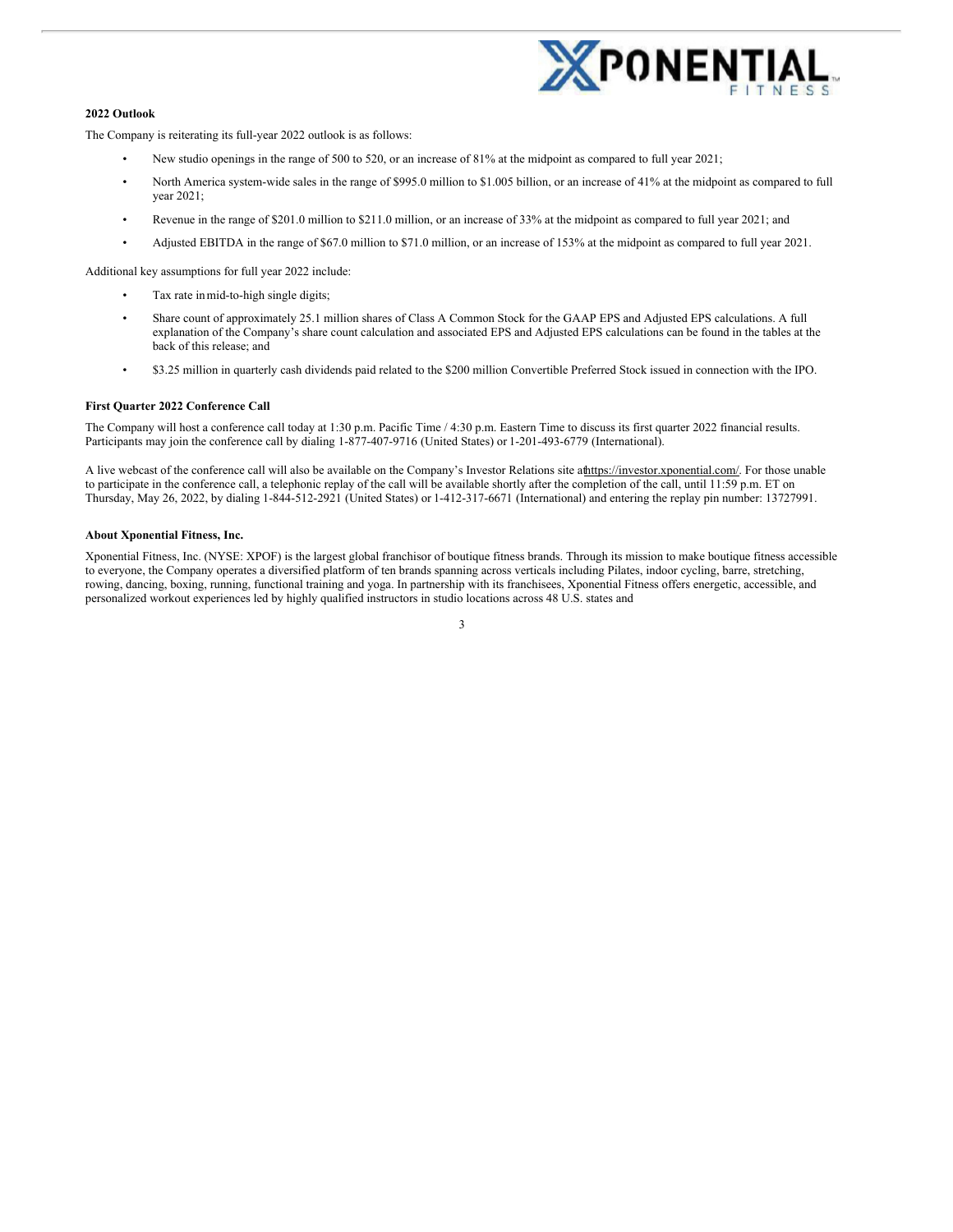

Canada, and through master franchise or international expansion agreements in 12 additional countries. Xponential Fitness' portfolio of brands includes Club Pilates, the largest Pilates brand in the United States; CycleBar, the largest indoor cycling brand in the United States; StretchLab, a concept offering one-on-one and group stretching services; Row House, the largest franchised indoor rowing brand in the United States; AKT, a dance-based cardio workout combining toning, interval and circuit training; YogaSix, the largest franchised yoga brand in the United States; Pure Barre, a total body workout that uses the ballet barre to perform small isometric movements, and the largest Barre brand in the United States; STRIDE, a treadmill-based cardio and strength training concept; Rumble, a boxing-inspired full-body workout; and BFT, a functional training and strength-based program. For more information, please visit the Company's website at xponential.com.

#### **Non-GAAP Financial Measures**

In addition to our results determined in accordance with GAAP, we believenon-GAAP measures are useful in evaluating our operating performance. We use certain non-GAAP financial information, such as EBITDA, Adjusted EBITDA, Adjusted Net Income or Loss, and Adjusted Net Income or Loss per share, which exclude certain non-operating or non-recurring items, including but not limited to, equity-based compensation expenses, acquisition and transaction related expenses, litigation expenses, and secondary public offering expenses, that we believe are not representative of our core business or future operating performance, to evaluate our ongoing operations and for internal planning and forecasting purposes. We believe that non-GAAP financial information, when taken collectively with comparable GAAP financial measures, is helpful to investors because it provides consistency and comparability with past financial performance, and provides meaningful supplemental information regarding our performance by excluding certain items that may not be indicative of our business, results of operations or outlook. However, non-GAAP financial information is presented for supplemental informational purposes only, has limitations as an analytical tool, and should not be considered in isolation or as a substitute for financial information presented in accordance with GAAP. In addition, other companies, including companies in our industry, may calculate similarly titled non-GAAP measures differently or may use other measures to evaluate their performance, all of which could reduce the usefulness of our non-GAAP financial measure as tools for comparison. We seek to compensate such limitations by providing a detailed reconciliation for the non-GAAP financial measures to the most directly comparable financial measures stated in accordance with GAAP. Investors are encouraged to review the related GAAP financial measures and the reconciliation of the non-GAAP financial measures to their most directly comparable GAAP financial measures and not rely on any single financial measure to evaluate our business. For a reconciliation of non-GAAP to GAAP measures discussed in this release, please see the tables at the end of this press release.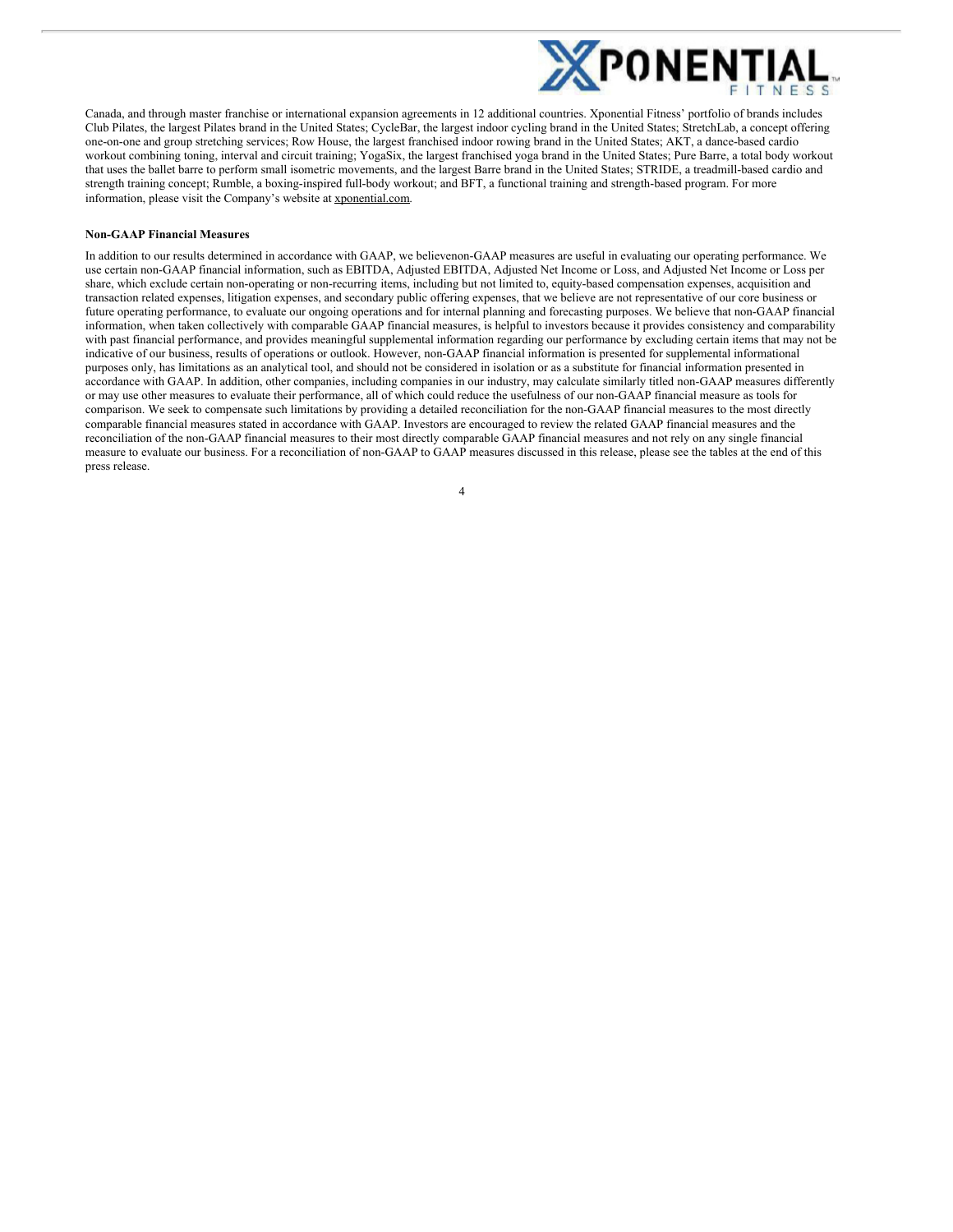<span id="page-7-0"></span>

#### **Forward-Looking Statements**

This press release contains forward-looking statements that are based on current expectations, estimates, forecasts and projections of future performance based on management's judgment, beliefs, current trends, and anticipated product performance. These forward-looking statements include, without limitation, statements relating to expansion of market share; projected number of new studio openings; anticipated industry trends; projected financial and performance information such as system-wide sales; annual revenue, Adjusted EBITDA and other statements under the section "2022 Outlook"; our competitive position in the boutique fitness industry; and ability to execute our business strategies. Forward-looking statements involve risks and uncertainties that may cause actual results to differ materially from those contained in the forward-looking statements. These factors include, but are not limited to, the impact of the COVID-19 pandemic on our business and franchisees; our relationships with master franchisees and franchisees; difficulties and challenges in opening studios by franchisees; the ability of franchisees to generate sufficient revenues; risks relating to expansion into international markets; loss of reputation and brand awareness; material weakness in our internal control over financial reporting; and other risks as described in our SEC filings, including our Annual Report on Form 10-K for the full year ended December 31, 2021 filed by Xponential with the SEC and other periodic reports filed with the SEC. Other unknown or unpredictable factors or underlying assumptions subsequently proving to be incorrect could cause actual results to differ materially from those in the forward-looking statements. Although we believe that the expectations reflected in the forward-looking statements are reasonable, we cannot guarantee future results, level of activity, performance, or achievements. You should not place undue reliance on these forwardlooking statements. All information provided in this press release is as of today's date, unless otherwise stated, and Xponential undertakes no duty to update such information, except as required under applicable law.

#### **Contact:**

Kimberly Esterkin Addo Investor Relations investor@xponential.com (310) 829-5400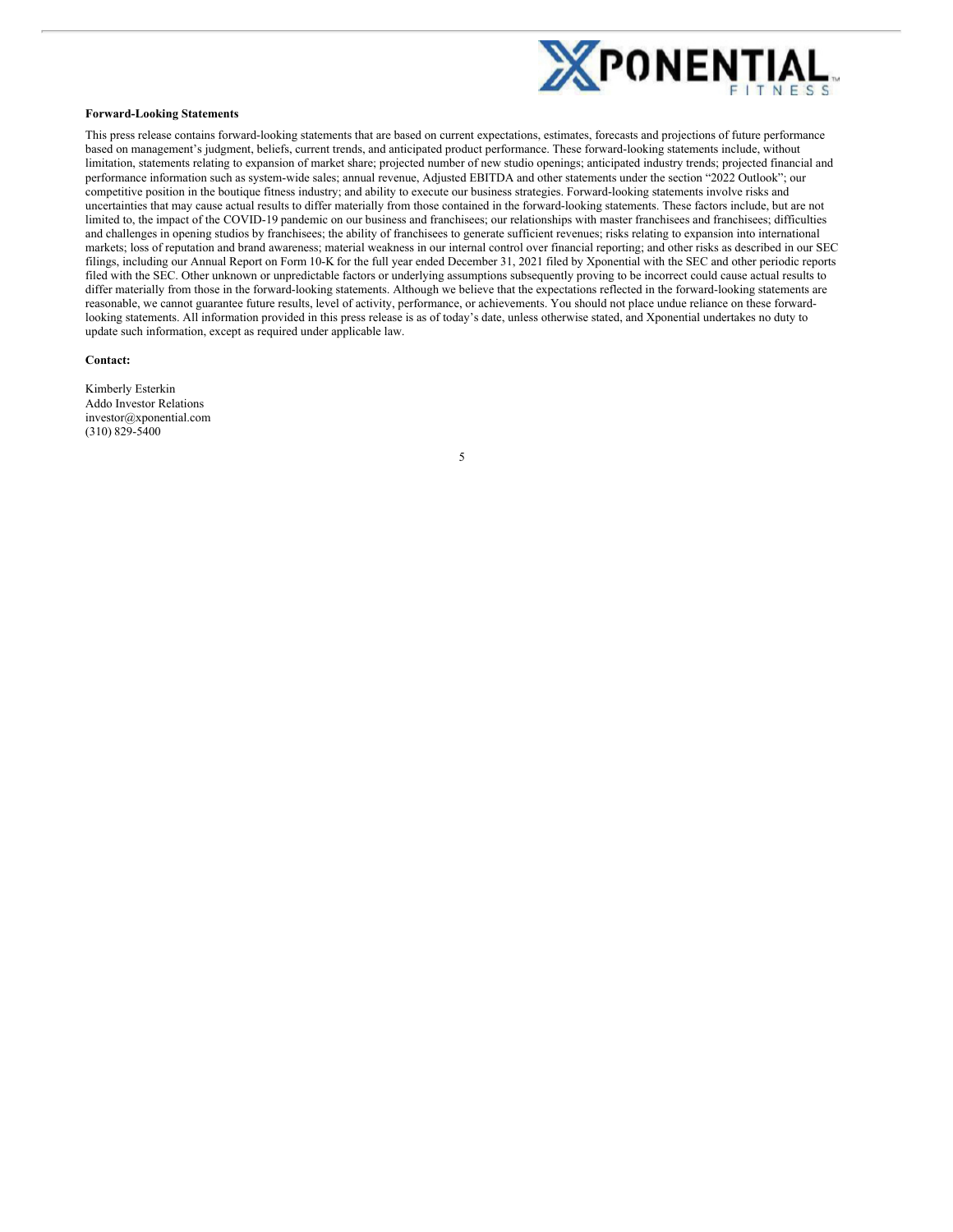

#### **Xponential Fitness, Inc. Condensed Consolidated Balance Sheets (Unaudited) (in thousands, except share and per share amounts)**

|                                                                                                                  | March 31,<br>2022 | December 31,<br>2021                |
|------------------------------------------------------------------------------------------------------------------|-------------------|-------------------------------------|
| <b>Assets</b>                                                                                                    |                   |                                     |
| <b>Current Assets:</b>                                                                                           |                   |                                     |
| Cash, cash equivalents and restricted cash                                                                       | \$15,750          | $\mathbb{S}$<br>21,320              |
| Accounts receivable, net                                                                                         | 15,865            | 11,702                              |
| <b>Inventories</b>                                                                                               | 9,217             | 6,928                               |
| Prepaid expenses and other current assets                                                                        | 7,389             | 5,271                               |
| Deferred costs, current portion                                                                                  | 4,071             | 3,712                               |
| Notes receivable from franchisees, net                                                                           | 2,531             | 2,293                               |
| Total current assets                                                                                             | 54,823            | 51,226                              |
| Property and equipment, net                                                                                      | 13,910            | 12,773                              |
| Right-of-use assets                                                                                              | 16,179            |                                     |
| Goodwill                                                                                                         | 169,073           | 169,073                             |
| Intangible assets, net                                                                                           | 134,532           | 136,863                             |
| Deferred costs, net of current portion                                                                           | 42,474            | 42,015                              |
| Notes receivable from franchisees, net of current portion                                                        | 3,095             | 3,041                               |
| Other assets                                                                                                     | 558               | 553                                 |
| Total assets                                                                                                     | \$434,644         | $\underline{\mathbb{S}}$<br>415,544 |
| Liabilities, redeemable convertible preferred stock and deficit                                                  |                   |                                     |
| <b>Current Liabilities:</b>                                                                                      |                   |                                     |
| Accounts payable                                                                                                 | \$12,359          | \$<br>14,905                        |
| Accrued expenses                                                                                                 | 15,818            | 21,045                              |
| Deferred revenue, current portion                                                                                | 25,664            | 22,747                              |
| Notes payable                                                                                                    |                   | 983                                 |
| Current portion of long-term debt                                                                                | 2,960             | 2,960                               |
| Other current liabilities                                                                                        | 5,175             | 3,253                               |
| Total current liabilities                                                                                        | 61,976            | 65,893                              |
| Deferred revenue, net of current portion                                                                         | 98,698            | 95,691                              |
| Contingent consideration from acquisitions                                                                       | 63,968            | 54,881                              |
| Long-term debt, net of current portion, discount and issuance costs                                              | 127,382           | 127,983                             |
| Lease liability                                                                                                  | 18,472            |                                     |
| Other liabilities                                                                                                | 1,529             | 4,675                               |
| <b>Total liabilities</b>                                                                                         | 372,025           | 349,123                             |
| Commitments and contingencies                                                                                    |                   |                                     |
| Redeemable convertible preferred stock, \$0.0001 par value, 400,000 shares authorized, 200,000 shares issued and |                   |                                     |
| outstanding as of March 31, 2022 and December 31, 2021                                                           | 327,821           | 276,890                             |
| Stockholders' equity (deficit):                                                                                  |                   |                                     |
| Undesignated preferred stock, \$0.0001 par value, 4,600,000 shares authorized, none issued and outstanding as of |                   |                                     |
| March 31, 2022 and December 31, 2021                                                                             |                   |                                     |
| Class A common stock, \$0.0001 par value, 500,000,000 shares authorized, 24,249,205 and 23,898,042 shares issued |                   |                                     |
| and outstanding as of March 31, 2022 and December 31, 2021, respectively                                         | $\overline{2}$    | $\overline{2}$                      |
| Class B common stock, \$0.0001 par value, 500,000,000 shares authorized, 24,564,155 and 22,968,674 shares issued |                   |                                     |
| and outstanding as of March 31, 2022 and December 31, 2021, respectively                                         | $\overline{2}$    | 2                                   |
| Additional paid-in capital                                                                                       | 465,525           |                                     |
| Receivable from shareholder                                                                                      | (10,600)          | (10,600)                            |
| Accumulated deficit                                                                                              | (651, 352)        | (643, 833)                          |
| Total stockholders' deficit attributable to Xponential Fitness, Inc.                                             | (196, 423)        | (654, 429)                          |
| Noncontrolling interests                                                                                         | (68, 779)         | 443,960                             |
| Total stockholders' deficit                                                                                      | (265, 202)        | (210, 469)                          |
| Total liabilities, redeemable convertible preferred stock and deficit                                            | \$434,644         | \$<br>415,544                       |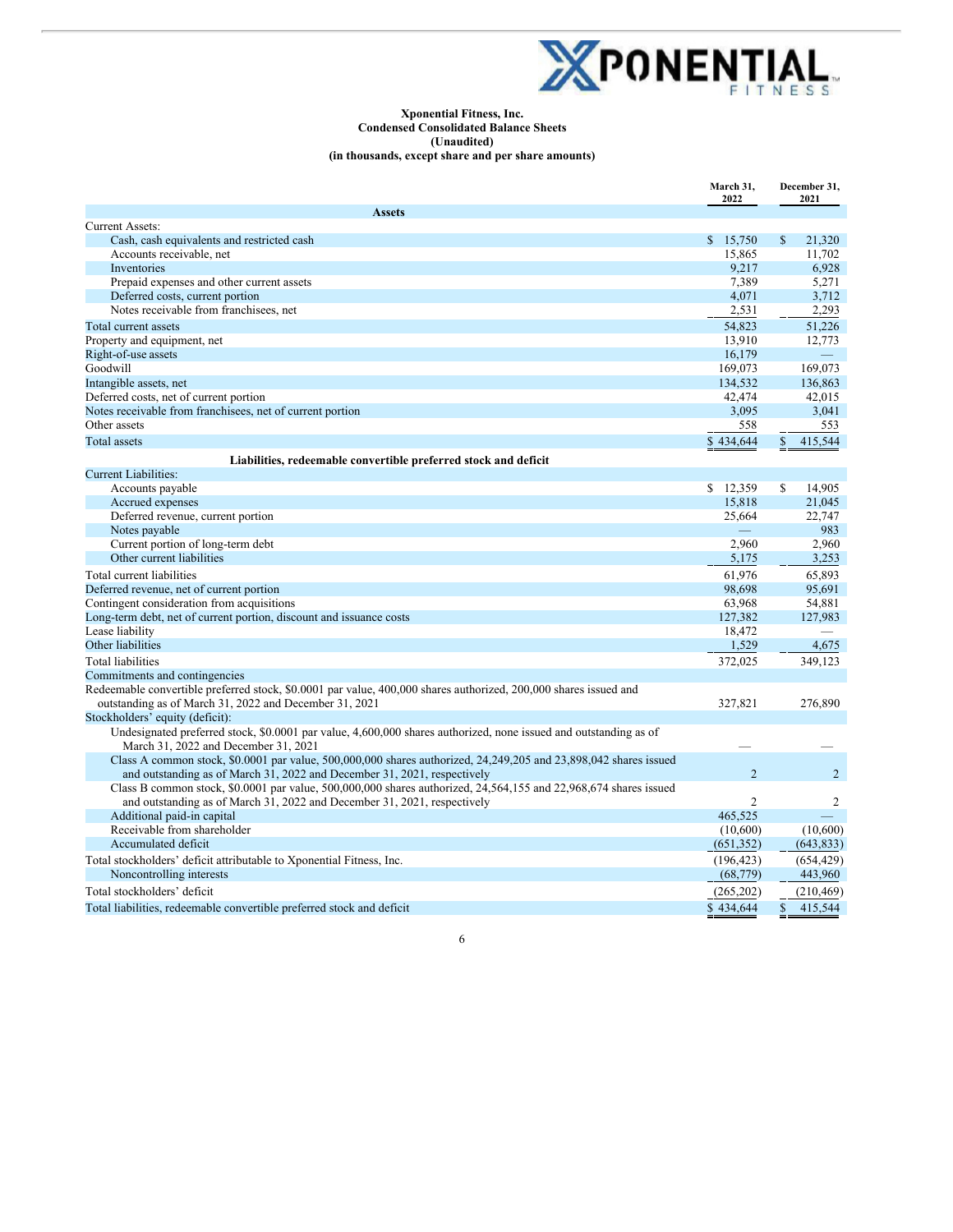

#### **Xponential Fitness, Inc. Condensed Consolidated Statements of Operations (Unaudited) (in thousands, except share and per share amounts)**

|                                                              | <b>Three Months Ended</b><br>March 31. |           |
|--------------------------------------------------------------|----------------------------------------|-----------|
|                                                              | 2022                                   | 2021      |
| Revenue, net:                                                |                                        |           |
| Franchise revenue                                            | \$<br>25,500                           | \$13,755  |
| Equipment revenue                                            | 7,779                                  | 4,066     |
| Merchandise revenue                                          | 6,083                                  | 4,232     |
| Franchise marketing fund revenue                             | 4,435                                  | 2,483     |
| Other service revenue                                        | 6,565                                  | 4,529     |
| Total revenue, net                                           | 50,362                                 | 29,065    |
| Operating costs and expenses:                                |                                        |           |
| Costs of product revenue                                     | 9.592                                  | 5,344     |
| Costs of franchise and service revenue                       | 4,234                                  | 2,319     |
| Selling, general and administrative expenses                 | 33,919                                 | 16,602    |
| Depreciation and amortization                                | 3,492                                  | 2,055     |
| Marketing fund expense                                       | 4,355                                  | 2,616     |
| Acquisition and transaction expenses                         | 9,544                                  | 350       |
| Total operating costs and expenses                           | 65,136                                 | 29,286    |
| Operating loss                                               | (14, 774)                              | (221)     |
| Other (income) expense:                                      |                                        |           |
| Interest income                                              | (389)                                  | (95)      |
| Interest expense                                             | 2,861                                  | 4,423     |
| Total other expense                                          | 2,472                                  | 4,328     |
| Loss before income taxes                                     | (17, 246)                              | (4,549)   |
| Income taxes                                                 | (2,067)                                | 201       |
| Net loss                                                     | (15, 179)                              | (4,750)   |
| Less: Net loss attributable to noncontrolling interests      | (7,660)                                |           |
| Net loss attributable to Xponential Fitness, Inc.            | \$<br>(7,519)                          | \$(4,750) |
| Net loss per share of Class A common stock:                  |                                        |           |
| <b>Basic</b>                                                 | \$<br>(1.51)                           | N/A       |
| Diluted                                                      | \$<br>(1.51)                           | N/A       |
| Weighted average shares of Class A common stock outstanding: |                                        |           |
| <b>Basic</b>                                                 | 22,736,946                             | N/A       |
| Diluted                                                      | 22,736,946                             | N/A       |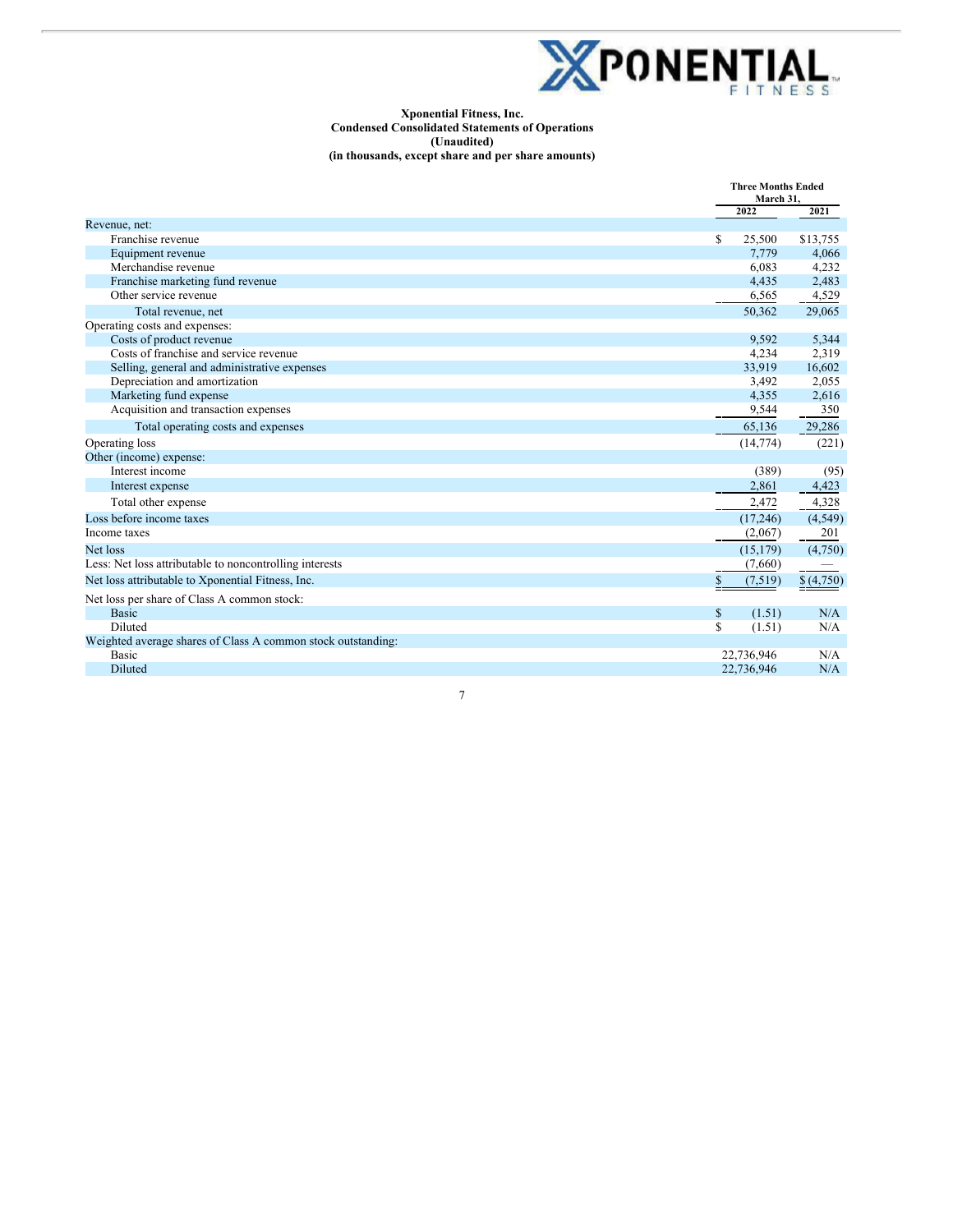

#### **Xponential Fitness, Inc. Condensed Consolidated Statements of Cash Flows (Unaudited) (in thousands)**

|                                                                                           | <b>Three Months</b><br><b>Ended March 31.</b> |                          |
|-------------------------------------------------------------------------------------------|-----------------------------------------------|--------------------------|
|                                                                                           | 2022                                          | 2021                     |
| Cash flows from operating activities:                                                     |                                               |                          |
| Net loss                                                                                  | \$(15,179)                                    | (4,750)                  |
| Adjustments to reconcile net loss to net cash provided by (used in) operating activities: |                                               |                          |
| Depreciation and amortization                                                             | 3,492                                         | 2,055                    |
| Amortization of debt issuance cost                                                        | 33                                            | 311                      |
| Amortization of discount on long-term debt                                                | 151                                           |                          |
| Change in contingent consideration from acquisitions                                      | 9,546                                         | 120                      |
| Bad debt expense (recovery)                                                               | (617)                                         | (105)                    |
| Equity-based compensation                                                                 | 15,248                                        | 222                      |
| Non-cash interest                                                                         | (208)                                         | 226                      |
| Gain on disposal of assets                                                                | (43)                                          | $\overline{\phantom{0}}$ |
| Changes in assets and liabilities:                                                        |                                               |                          |
| Accounts receivable                                                                       | (3,300)                                       | (1,173)                  |
| Inventories                                                                               | (2,289)                                       | 430                      |
| Prepaid expenses and other current assets                                                 | (2,117)                                       | (985)                    |
| Operating lease right-of-use assets and operating lease liabilities                       | (20)                                          |                          |
| Deferred costs                                                                            | (818)                                         | (533)                    |
| Notes receivable, net                                                                     | 5                                             | 168                      |
| Accounts payable                                                                          | (2,758)                                       | (1,797)                  |
| Accrued expenses                                                                          | (3,650)                                       | 491                      |
| Notes payable                                                                             | (983)                                         | $\equiv$                 |
| Other current liabilities                                                                 | 20                                            | 65                       |
| Deferred revenue                                                                          | 5,924                                         | 5,033                    |
| Other assets                                                                              | (10)                                          | (1)                      |
| Other liabilities                                                                         | 461                                           | 23                       |
| Net cash provided by (used in) operating activities                                       | 2,888                                         | (200)                    |
| Cash flows from investing activities:                                                     |                                               |                          |
| Purchases of property and equipment                                                       | (1,798)                                       | (1,125)                  |
| Purchase of studios                                                                       | $\equiv$                                      | (245)                    |
| Proceeds from sale of assets                                                              | 65                                            |                          |
| Purchase of intangible assets                                                             | (316)                                         | (288)                    |
| Notes receivable issued                                                                   | (585)                                         |                          |
| Notes receivable payment received                                                         | 426                                           | 9                        |
| Net cash used in investing activities                                                     | (2,208)                                       | (1,649)                  |
| Cash flows from financing activities:                                                     |                                               |                          |
| Borrowings from long-term debt                                                            | $\overline{\phantom{0}}$                      | 10,600                   |
| Payments on long-term debt                                                                | (740)                                         | (925)                    |
| Debt issuance costs                                                                       | (46)                                          | (212)                    |
| Payment of preferred stock dividend and deemed dividend                                   | (4,875)                                       |                          |
| Payment of contingent consideration                                                       | (589)                                         | (964)                    |
| Distributions to Member                                                                   |                                               | (10,600)                 |
| Receipts from Member, net                                                                 | $\overbrace{\phantom{12333}}$                 | -1                       |
| Net cash used in financing activities                                                     | (6,250)                                       | (2,100)                  |
| Decrease in cash, cash equivalents and restricted cash                                    | (5,570)                                       | (3,949)                  |
| Cash, cash equivalents and restricted cash, beginning of period                           | 21,320                                        | 11,299                   |
| Cash, cash equivalents and restricted cash, end of period                                 | \$15.750                                      | \$7,350                  |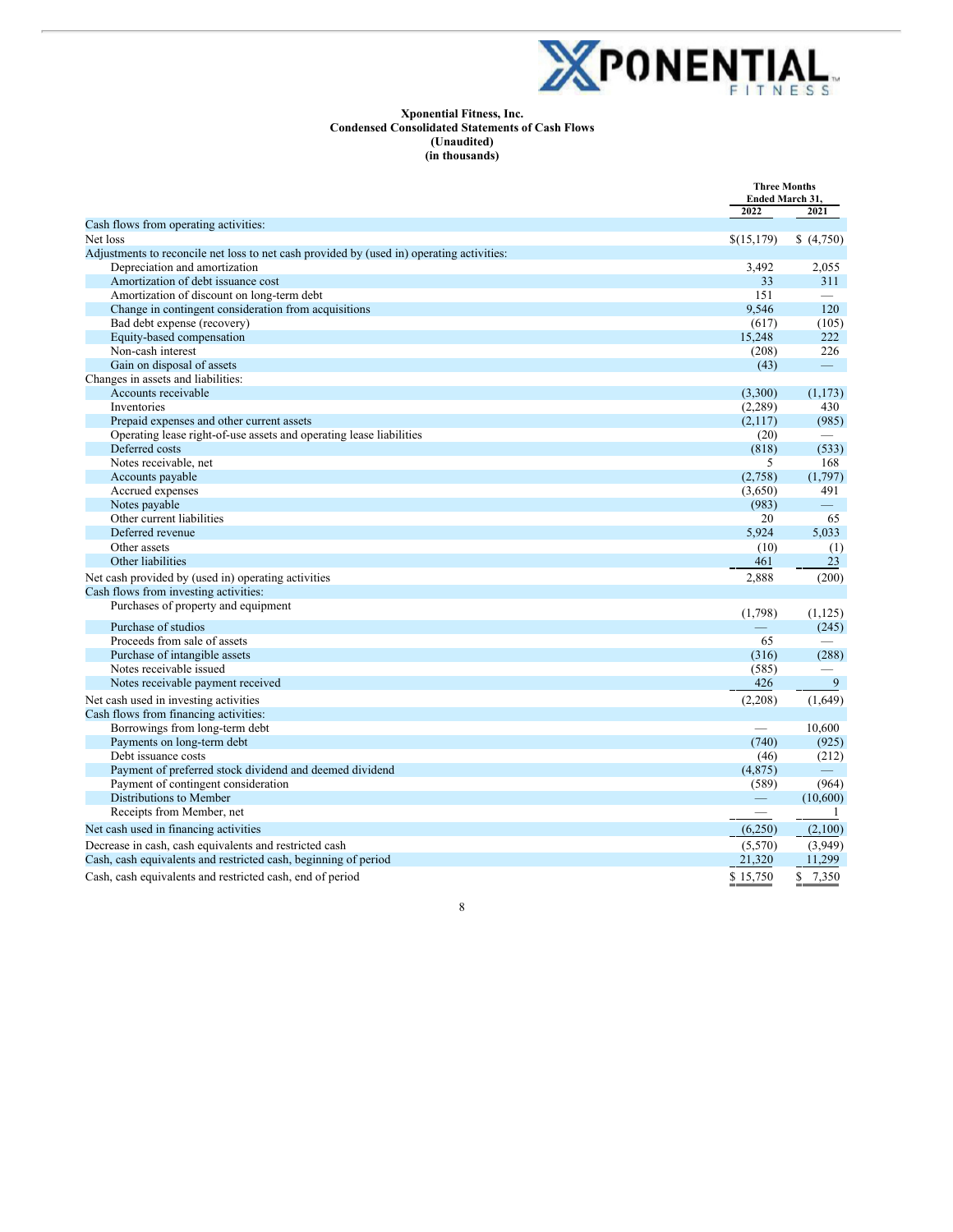

#### **Xponential Fitness, Inc. Net Loss to GAAP EPS Per Share (in thousands, except share and per share amounts)**

|                                                             |  | Three Months Ended March 31,                           |      |         |
|-------------------------------------------------------------|--|--------------------------------------------------------|------|---------|
|                                                             |  | 2022                                                   | 2021 |         |
|                                                             |  | (in thousands, except)<br>share and per share amounts) |      |         |
|                                                             |  |                                                        |      |         |
| Net loss                                                    |  | (15, 179)                                              |      | (4,750) |
| Less: net loss attributable to non-controlling interests    |  | 35,003                                                 |      |         |
| Less: dividends on preferred shares                         |  | (3,250)                                                |      |         |
| Less: deemed dividends                                      |  | (50,931)                                               |      |         |
| Net loss attributable to Xponential Fitness, Inc.           |  | (34, 357)                                              |      | (4,750) |
| Denominator:                                                |  |                                                        |      | N/A     |
| Weighted-average shares of Class A common stock outstanding |  | 22,736,946                                             |      | N/A     |
| Net loss per share                                          |  | (1.51)                                                 |      | N/A     |

#### **Xponential Fitness, Inc. Reconciliations of GAAP to Non-GAAP Measures (in thousands, except share and per share amounts)**

|                                      | Three Months Ended March 31, |              |         |
|--------------------------------------|------------------------------|--------------|---------|
|                                      | 2022                         |              | 2021    |
|                                      | (in thousands)               |              |         |
| Net loss                             | \$<br>(15, 179)              | <sup>S</sup> | (4,750) |
| Interest expense, net                | 2,472                        |              | 4,328   |
| Income taxes                         | (2,067)                      |              | 201     |
| Depreciation and amortization        | 3,492                        |              | 2,055   |
| <b>EBITDA</b>                        | (11, 282)                    |              | 1,834   |
| Equity-based compensation            | 15,248                       |              | 222     |
| Acquisition and transaction expenses | 9,544                        |              | 350     |
| Management fees and expenses         |                              |              | 192     |
| Litigation expenses                  | 2,740                        |              | 959     |
| Employee retention credit            | (2,597)                      |              |         |
| Secondary offering expenses          | 487                          |              |         |
| TRA remeasurement                    | 313                          |              |         |
| <b>Adjusted EBITDA</b>               | 14,453                       |              | 3,557   |

|                                                             |   | Three Months Ended March 31.                           |   |         |  |
|-------------------------------------------------------------|---|--------------------------------------------------------|---|---------|--|
|                                                             |   | 2022                                                   |   | 2021    |  |
|                                                             |   | (in thousands, except)<br>share and per share amounts) |   |         |  |
|                                                             |   |                                                        |   |         |  |
| Net loss                                                    | S | (15, 179)                                              | S | (4,750) |  |
| Change in fair value of contingent consideration            |   | 9.546                                                  |   | 120     |  |
| TRA remeasurement                                           |   | 313                                                    |   |         |  |
| Adjusted net loss                                           |   | (5,320)                                                |   | (4,630) |  |
| Adjusted net loss attributable to noncontrolling interest   |   | (2.685)                                                |   | N/A     |  |
| Adjusted net loss attributable to Xponential Fitness, Inc.  |   | (2,635)                                                |   | N/A     |  |
| Dividends on preferred shares                               |   | (1,610)                                                |   | N/A     |  |
| EPS numerator                                               |   | (4,245)                                                |   | N/A     |  |
| Adjusted net loss per share                                 |   | (0.19)                                                 |   | N/A     |  |
| Weighted average shares of Class A common stock outstanding |   | 22,736,946                                             |   | N/A     |  |

**Note**: The above Adjusted Net Loss per share is computed by dividing the net loss attributable to holders of Class A common stock by the weighted average shares of Class A common stock outstanding during the period. Total share count does not include potential future shares vested upon achieving certain earn-out thresholds. Net income, however, continues to take into account thenon-cash contingent liability due to Rumble.